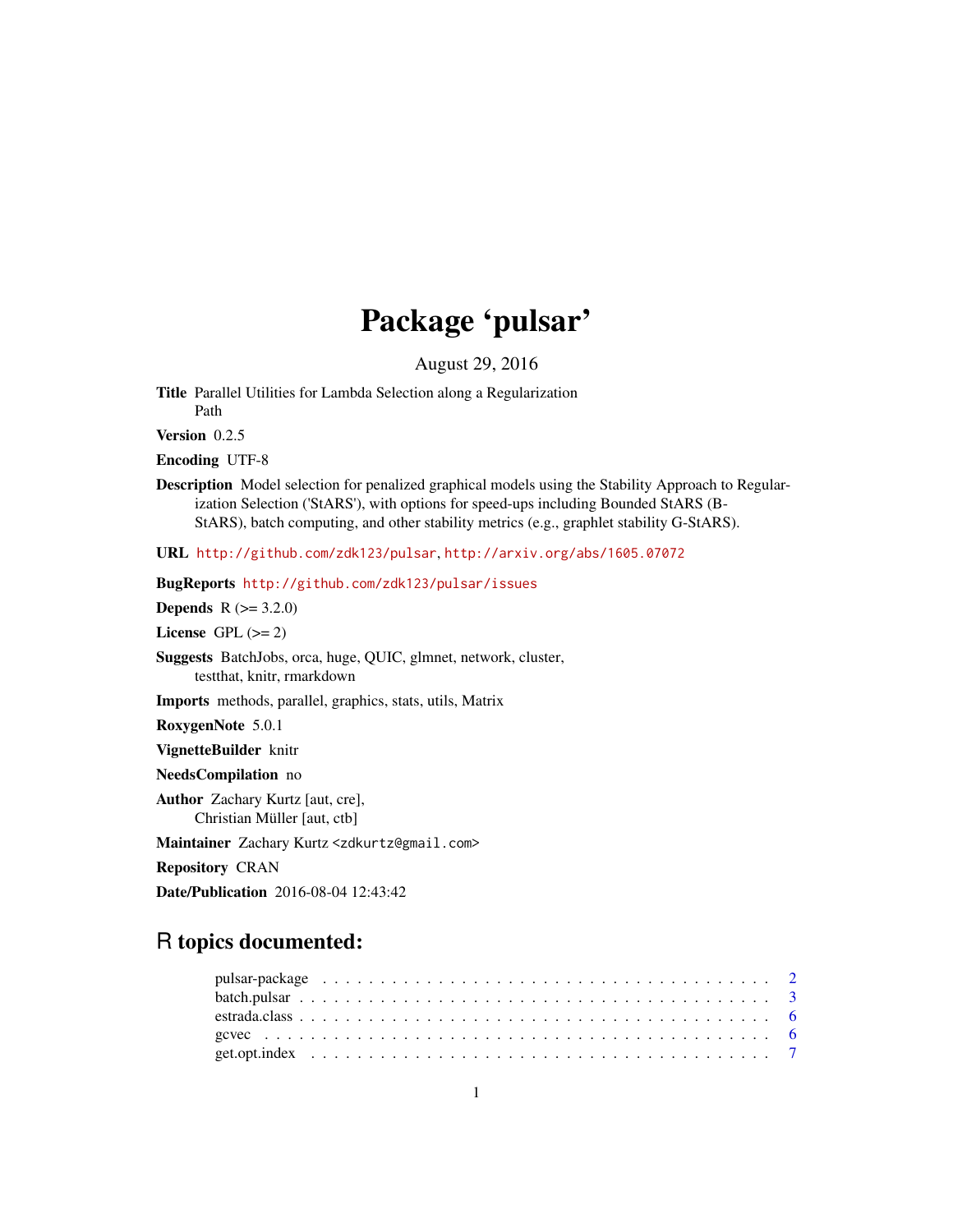# <span id="page-1-0"></span>2 pulsar-package pulsar-package pulsar-package pulsar-package pulsar-package pulsar-package pulsar-package pulsar-package pulsar-package pulsar-package pulsar-package pulsar-package pulsar-package pulsar-package pulsar-pac

| Index | 22 |
|-------|----|
|       |    |
|       |    |
|       |    |
|       |    |
|       |    |
|       |    |
|       |    |
|       |    |
|       |    |
|       |    |
|       |    |
|       |    |
|       |    |
|       |    |

pulsar-package *The pulsar package*

# **Description**

Graphical model selection with the pulsar package

# Details

This package provides methods to select a sparse, undirected graphical model by choosing a penalty parameter (lambda or  $\lambda$ ) among a list of ordered values of lambda. We use an implementation of the Stability Approach to Regularization Selection (StARS, see references) inspired by the huge package.

However, pulsar includes some major differences from other R packages for graphical model estimation and selection (glasso, huge, QUIC, XMRF, clime, flare, etc). The underlying graphical model is computed by passing a function as an argument to [pulsar](#page-13-1). Thus, any algorithm for penalized graphical models can be used in this framework (see [pulsar-function](#page-15-1) for more details), including those from the above packages. **pulsar** brings computational experiments under one roof by separating subsampling and calculation of summary criteria from the user-specified core model. The typical workflow in **[pulsar](#page-13-1)** is to perform subsampling first (via the pulsar) and then refit the model on the full dataset using [refit](#page-17-1).

Previous StARS implementations can be inefficient for large graphs or when many subsamples are required. [pulsar](#page-13-1) can compute upper and lower bounds on the regularization path for the StARS criterion after only 2 subsamples which makes it possible to neglect lambda values that are far from the desired StARS regularization parameter, reducing computation time for the rest of the  $N-2$ subsamples (Bounded StARS (B-StARS)).

We also implement additional subsampling-based graph summary criteria which can be used for more informed model selection. For example, we have shown that induced subgraph (graphlet) stability (G-StARS) improves empirical performance over StARS but other criteria are also offered.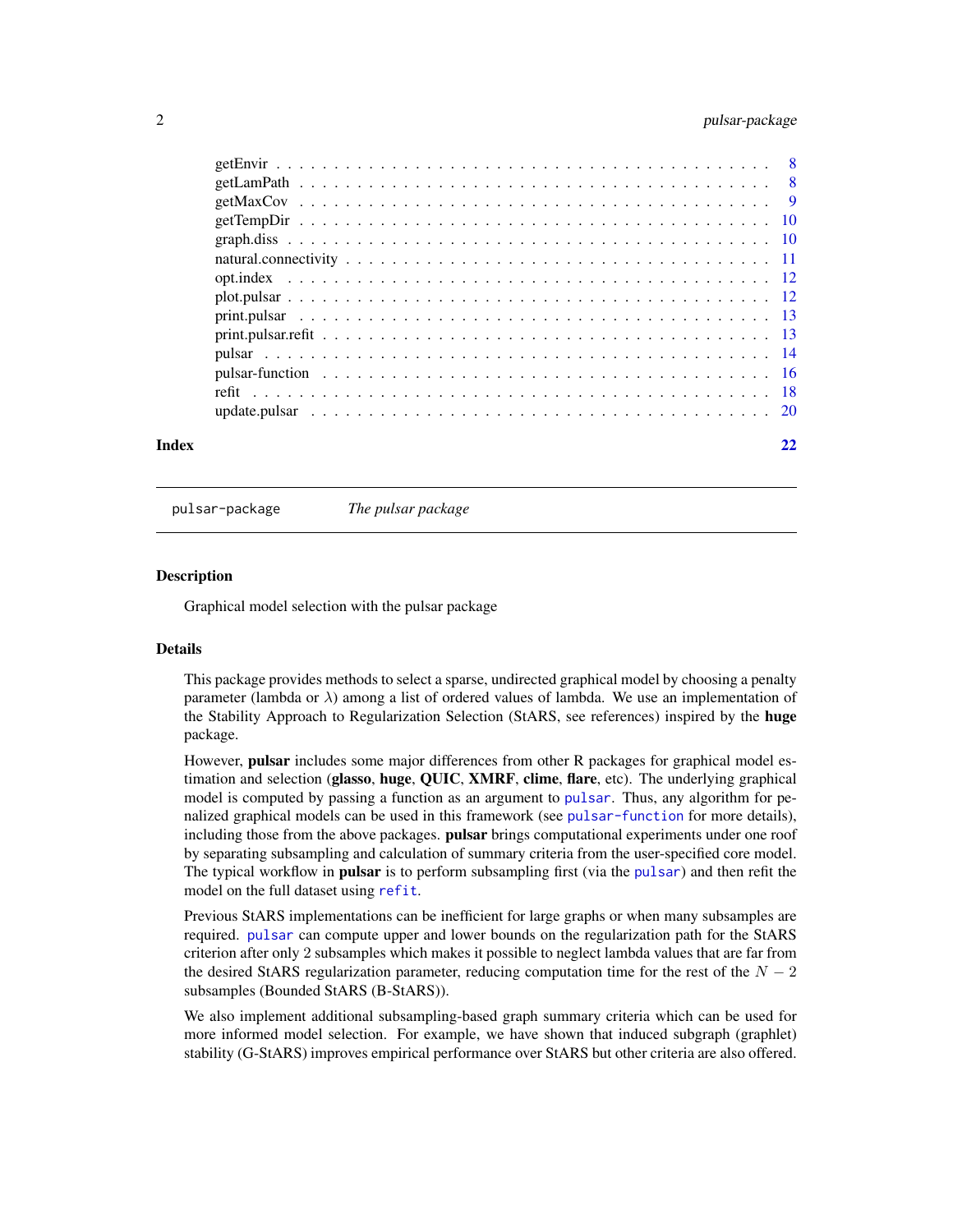### <span id="page-2-0"></span>batch.pulsar 3

Subsampling amounts to running the specified core model for  $N$  independent computations. Using the BatchJobs framework, we provide a simple wrapper, batch.[pulsar](#page-13-1), for running pulsar in embarrassingly parallel mode in an hpc environment. Summary criteria are computed using a Map/Reduce strategy, which lowers memory footprint for large models.

#### References

Müller, C. L., Bonneau, R. A., & Kurtz, Z. D. (2016).Generalized Stability Approach for Regularized Graphical Models.arXiv: http://arxiv.org/abs/1605.07072.

#### See Also

[pulsar-function](#page-15-1), [pulsar](#page-13-1), [batch.pulsar](#page-2-1)

<span id="page-2-1"></span>batch.pulsar *pulsar: batch mode*

#### Description

Run pulsar using stability selection, or another criteria, to select an undirected graphical model over a lambda-path.

#### Usage

```
batch.pulsar(data, fun = huge::huge, fargs = list(),
  criterion = c("stars"), thresh = 0.1, subsample.ratio = NULL,
  lb.stars = FALSE, ub.stars = FALSE, rep.num = 20, seed = NULL,
  regdir = getTempDir(), regid = basename(regdir), init = "subtwo",
  conffile = ".BatchJobs.R", job.res = list(), progressbars = TRUE,
  cleanup = FALSE)
```

| data      | A $n * p$ matrix of data matrix input to solve for the $p * p$ graphical model                                                                                                                                                                                                                                                                                                                                                                  |
|-----------|-------------------------------------------------------------------------------------------------------------------------------------------------------------------------------------------------------------------------------------------------------------------------------------------------------------------------------------------------------------------------------------------------------------------------------------------------|
| fun       | pass in a function that returns a list representing $p * p$ sparse, undirected graph-<br>ical models along the desired regularization path. The expected inputs to this<br>function are: a data matrix input and a sequence of decreasing lambdas and<br>must return a list or S3 object with a member <i>named</i> path. This should be a<br>list of adjacency matrices for each value of lambda. See pulsar-function for<br>more information. |
| fargs     | arguments to argument fun. Must be a named list and requires at least one<br>member lambda, a numeric vector with values for the penality parameter.                                                                                                                                                                                                                                                                                            |
| criterion | A character vector of selection statistics. Multiple criteria can be supplied. Only<br>StARS can be used to automatically select an optimal index for the lambda path.<br>See details for additional statistics.                                                                                                                                                                                                                                |
| thresh    | threshold (referred to as scalar $\beta$ in StARS publication) for selection criterion.<br>Only implemented for StARS. thresh=0.1 is recommended.                                                                                                                                                                                                                                                                                               |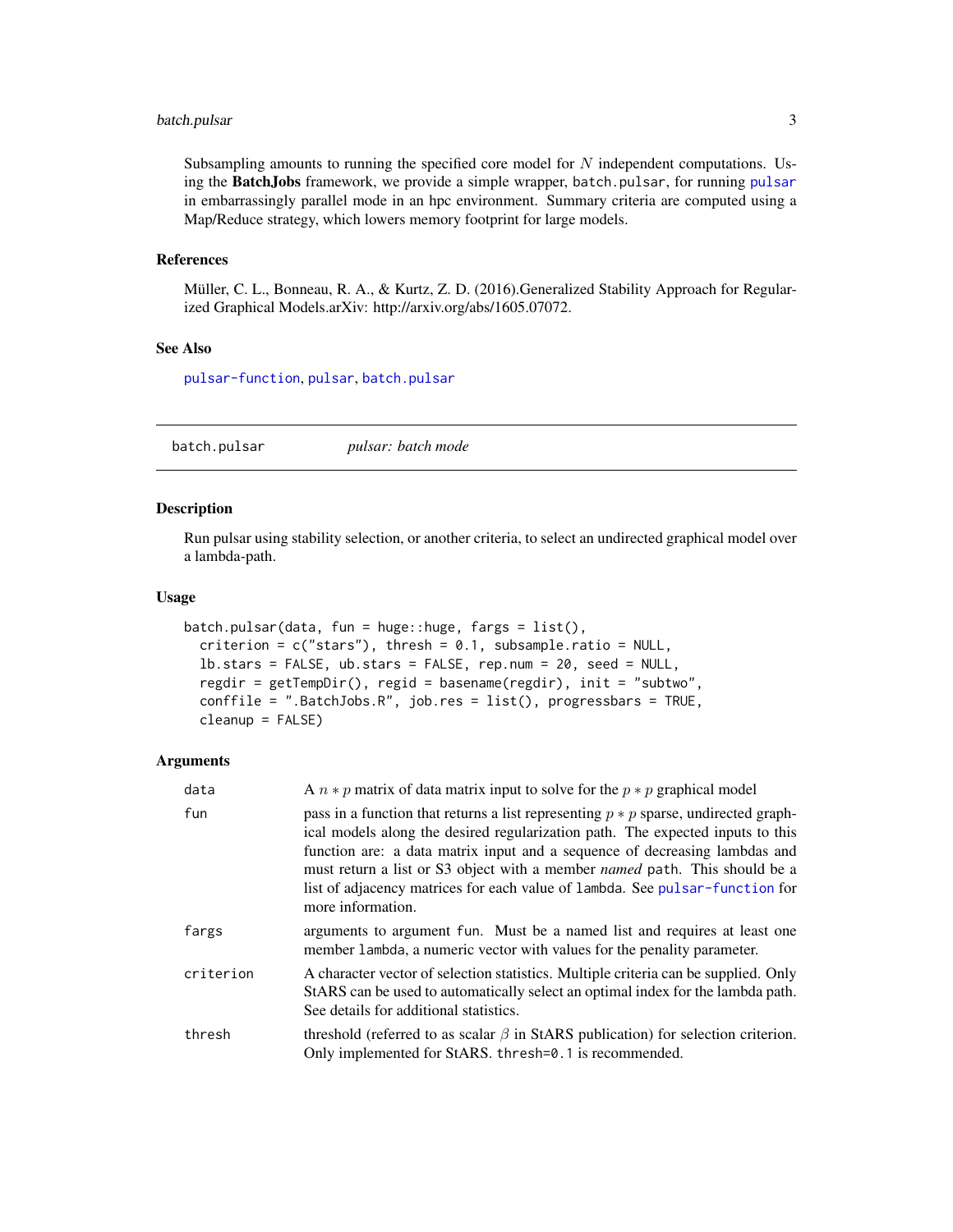<span id="page-3-0"></span>

| subsample.ratio |                                                                                                                                                                                                                                                                                                                            |
|-----------------|----------------------------------------------------------------------------------------------------------------------------------------------------------------------------------------------------------------------------------------------------------------------------------------------------------------------------|
|                 | determine the size of the subsamples (referred to as $b(n)/n$ ). Default is 10*sqrt(n)/n<br>for $n > 144$ or 0.8 otherwise. Should be strictly less than 1.                                                                                                                                                                |
| lb.stars        | Should the lower bound be computed after the first $N = 2$ subsamples (should<br>result in considerable speedup and only implemented if stars is selected). If this<br>option is selected, other summary metrics will only be applied to the smaller<br>lambda path.                                                       |
| ub.stars        | Should the upper bound be computed after the first $N = 2$ subsamples (should<br>result in considerable speedup and only implemented if stars is selected). If this<br>option is selected, other summary metrics will only be applied to the smaller<br>lambda path. This option is ignored if the lb.stars flag is FALSE. |
| rep.num         | number of random subsamples $N$ to take for graph re-estimation. Default is<br>$N = 20$ , but more is recommended for non-StARS criteria or if using edge<br>frequencies as confidence scores.                                                                                                                             |
| seed            | A numeric seed to force predictable subsampling. Default is NULL. Use for<br>testing purposes only.                                                                                                                                                                                                                        |
| regdir          | directory to store intermediate batch job files                                                                                                                                                                                                                                                                            |
| regid           | text string representing a unique registry ID for your project                                                                                                                                                                                                                                                             |
| init            | text string appended to basename of regdir to store the batch jobs for the initial<br>StARS variability estimate                                                                                                                                                                                                           |
| conffile        | path to BatchJobs configuration file                                                                                                                                                                                                                                                                                       |
| job.res         | named list of resources needed for each job (e.g. for intermediate PBS script).<br>The format and members depends on configuation and template. See examples<br>section for a Torque example                                                                                                                               |
| progressbars    | Flag to show various BatchJobs progress bars. Set FALSE for less output.                                                                                                                                                                                                                                                   |
| cleanup         | Flag for removing BatchJob registry files. Recommended FALSE unless you're<br>sure indetermediate data shouldn't be saved.                                                                                                                                                                                                 |

# Details

The options for criterion statistics are:

- stars (Stability approach to regularization selection)
- gcd (Graphet correlation distance, requires the orca package)
- estrada (estrada class) see [estrada.class](#page-5-1)
- sufficiency (Tandon & Ravikumar's sufficiency statistic)

# Value

an S3 object of class pulsar with a named member for each stability metric run. Within each of these are:

- summary: the summary statistic over rep.num graphs at each value of lambda
- criterion: the stability criterion used
- merge: the raw statistic over the rep.num graphs, prior to summarization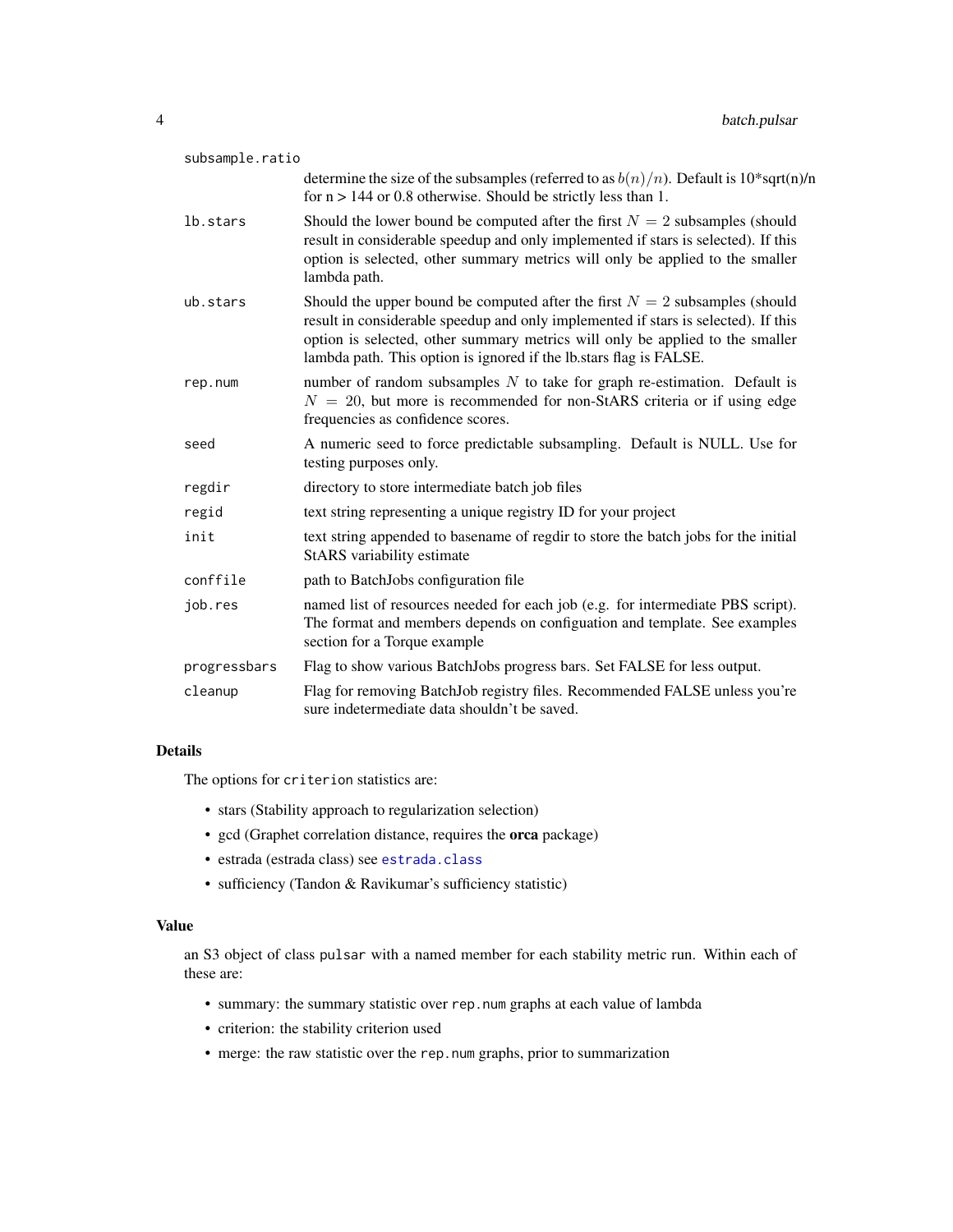<span id="page-4-0"></span>• opt.ind: index (along the path) of optimal lambda selected by the criterion at the desired threshold. Will return 0 if no optimum is found or NULL if selection for the criterion is not implemented.

If stars is included as a criterion then additional arguments include

- lb.index: the lambda index of the lower bound at  $N = 2$  samples if 1b. stars flag is set to **TRUE**
- ub.index: the lambda index of the upper bound at  $N = 2$  samples if ub. stars flag is set to TRUE

reg: Registry object. See BatchJobs::makeRegistry

id: Identifier for mapping graph estimation function. See BatchJobs::batchMap

call: the original function call

#### References

Müller, C. L., Bonneau, R., & Kurtz, Z. (2016). Generalized Stability Approach for Regularized Graphical Models. arXiv http://arxiv.org/abs/1605.07072

Liu, H., Roeder, K., & Wasserman, L. (2010). Stability approach to regularization selection (stars) for high dimensional graphical models. Proceedings of the Twenty-Third Annual Conference on Neural Information Processing Systems (NIPS).

Zhao, T., Liu, H., Roeder, K., Lafferty, J., & Wasserman, L. (2012). The huge Package for Highdimensional Undirected Graph Estimation in R. The Journal of Machine Learning Research, 13, 1059–1062.

Bischl, B., Lang, M., Mersmann, O., Rahnenführer, J., & Weihs, C. (2015). BatchJobs and Batch-Experiments : Abstraction Mechanisms for Using R in Batch Environments. Journal of Statistical Software, 64(11), 1–25. doi:10.18637/jss.v064.i11

#### See Also

[pulsar](#page-13-1)

#### Examples

```
## Not run:
## Generate the data with huge:
library(huge)
set.seed(10010)
p \le -40; n \le -1200dat <- huge.generator(n, p, "hub", verbose=FALSE, v=.1, u=.3)
lams <- getLamPath(.2, .01, len=40)
```
## Run batch.pulsar on a Torque cluster

```
## Get example template and config files
url <- "https://raw.githubusercontent.com/zdk123/pulsar/master/inst/extdata"
download.file(paste(url, "BatchJobsTorque.R", sep="/"), destfile=".BatchJobs.R")
download.file(paste(url, "simpletorque.tml", sep="/"), destfile="simpletorque.tml")
```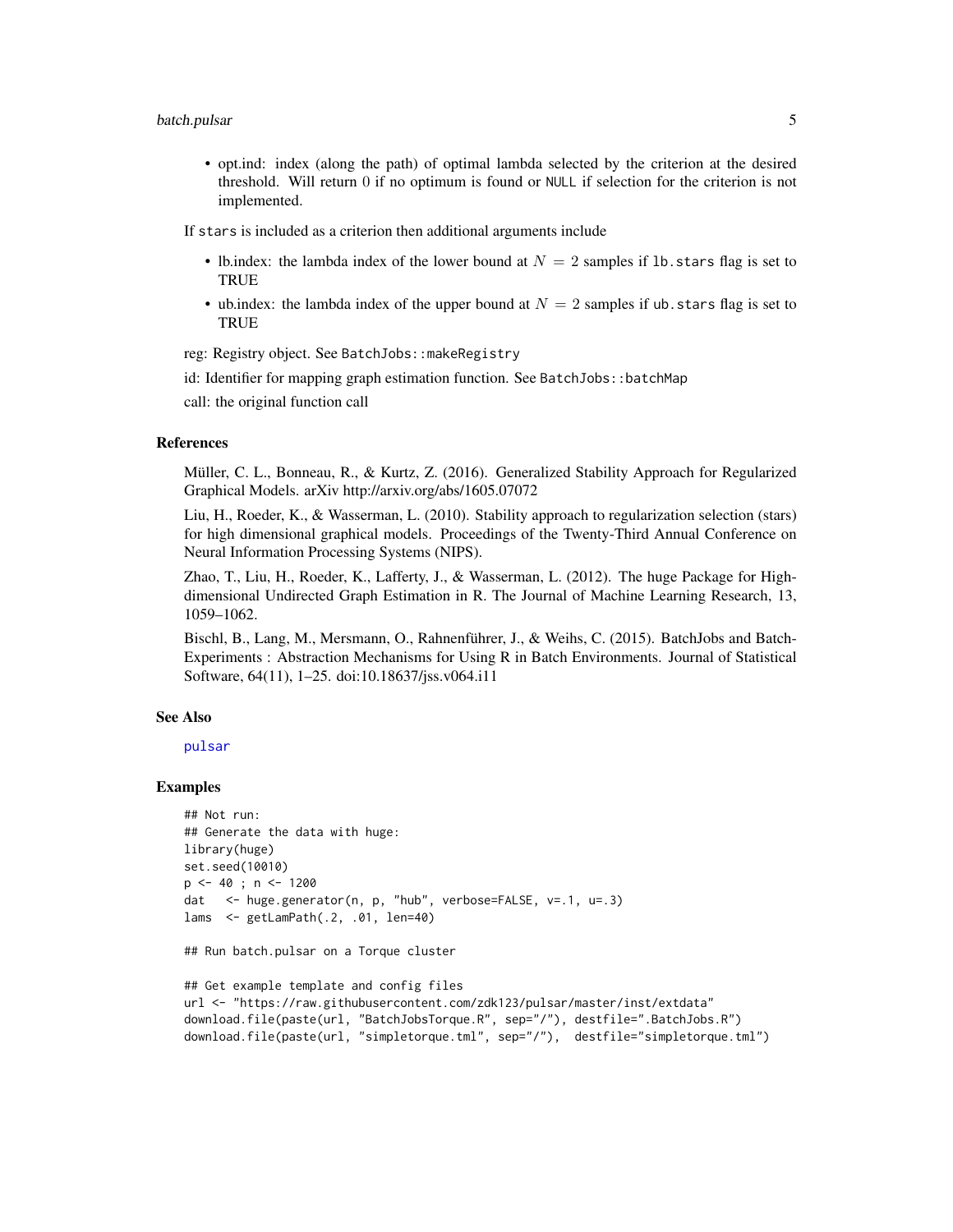<span id="page-5-0"></span>6 gcvec

```
## Give each job 1gb of memory and a limit of 30 minutes
resources <- list(memory="1GB", nodes="1", walltime="00:30:00")
hugeargs <- list(lambda=lams, verbose=FALSE)
out.p <- batch.pulsar(dat$data, fun=huge::huge, fargs=hugeargs,
                      rep.num=100, criterion=c('stars', 'gcd'),
                      job.res=resources, regdir=file.path(getwd(), "testtorq"))
plot(out.p)
## End(Not run)
```
<span id="page-5-1"></span>estrada.class *Estrada class*

#### Description

Estrada proposes that graphs can be classified into four different classes. We call this the Estrada class. These are: I. Expander-like II. Cluster III. Core-Periphery IV. Mixed.

#### Usage

estrada.class(G, evthresh = 0.001)

# Arguments

| G        | a $p * p$ adjacency matrix of a Graph |
|----------|---------------------------------------|
| evthresh | tolerance for a zero eigenvalue       |

#### Value

Estrada class  $(1 - 4)$ 

# References

Estrada, E. (2007). Topological structural classes of complex networks. Physical Review E - Statistical, Nonlinear, and Soft Matter Physics, 75(1), 1-12. doi:10.1103/PhysRevE.75.016103

<span id="page-5-2"></span>

| I |
|---|
|---|

c Graphlet *correlation vector* 

### Description

Compute graphlet correlations over the desired orbits (default is 11 non-redundant orbits of graphlets of size <=4) for a single graph G

#### Usage

```
g\text{cvec}(G, \text{ orbital} = c(0, 2, 5, 7, 8, 10, 11, 6, 9, 4, 1) + 1)
```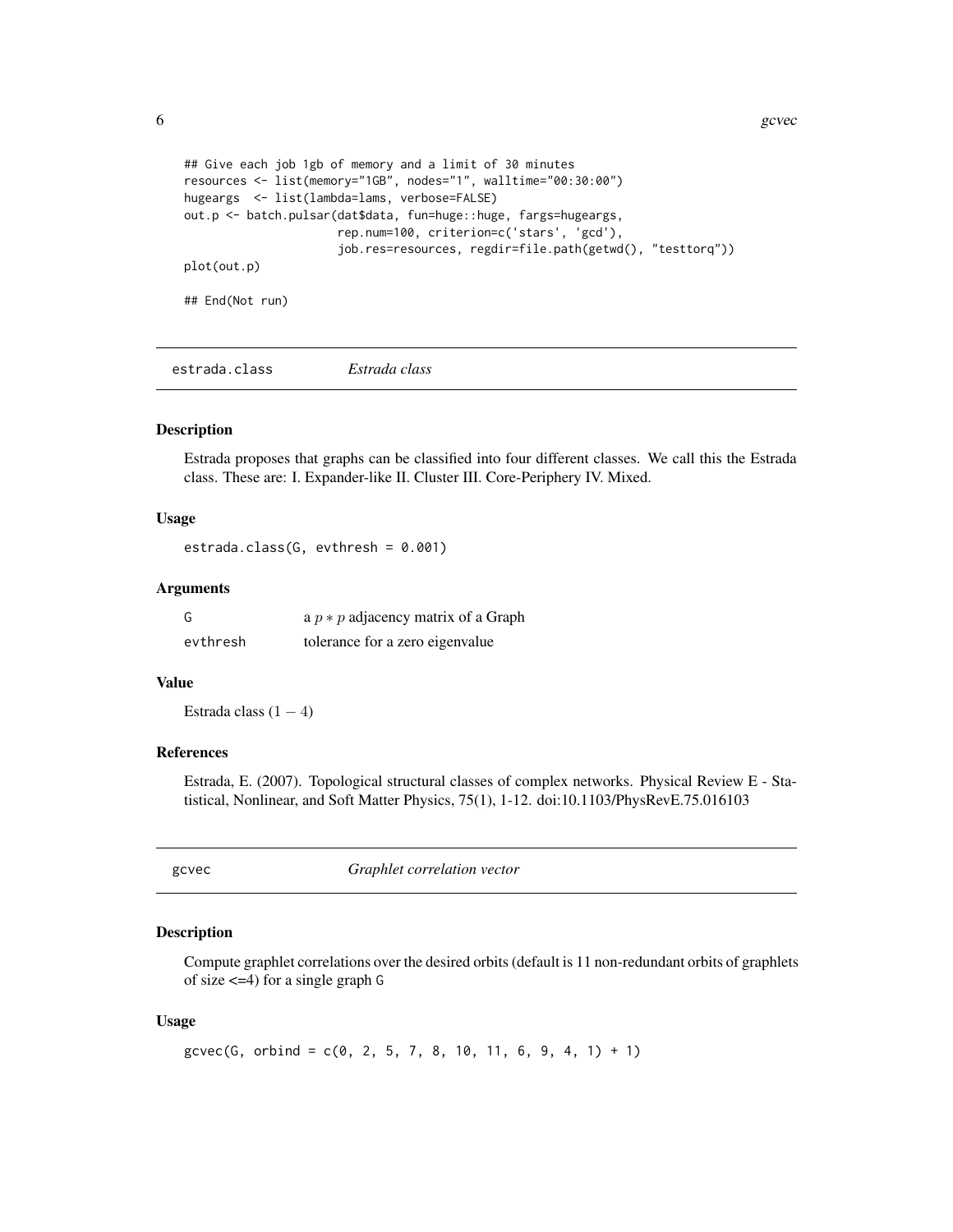# <span id="page-6-0"></span>get.opt.index 7

#### **Arguments**

| G      | a $p * p$ adjacency matrix (dense or sparse) of a graph.                                                                                                            |
|--------|---------------------------------------------------------------------------------------------------------------------------------------------------------------------|
| orbind | index vector for which orbits to use for computing pairwise graphlet correla-<br>tions. Default is from Yaveroğlu et al, 2014 (see References), but 1 offset needed |
|        | for R-style indexing.                                                                                                                                               |

#### References

Hočevar, T., & Demšar, J. (2014). A combinatorial approach to graphlet counting. Bioinformatics (Oxford, England), 30(4), 559–65. doi:10.1093/bioinformatics/btt717

Yaveroğlu, Ö. N., Malod-Dognin, N., Davis, D., Levnajic, Z., Janjic, V., Karapandza, R., ... Pržulj, N. (2014). Revealing the hidden language of complex networks. Scientific Reports, 4, 4547. doi:10.1038/srep04547

<span id="page-6-1"></span>get.opt.index *Get or evaluate an optimal index*

# Description

If the optimal index for the lambda path is not already assigned, then use a validated method to select the optimal index of the lambda path for alternate criteria (i.e. other than StARS).

### Usage

```
get.opt.index(obj, criterion = "gcd", ...)
```
# Arguments

| obi                     | the pulsar/batch.pulsar object to evaluate             |
|-------------------------|--------------------------------------------------------|
| criterion               | a character argument for the desired summary criterion |
| $\cdot$ $\cdot$ $\cdot$ | Ignored                                                |

#### Details

Automated optimal index selection is [currently] only implemented for gcd (graphlet stability). Criterion:

• gcd: Select the mimimum gcd summary score within the lower and upper StARS bounds.

#### Value

index of the lambda path

#### See Also

[opt.index](#page-11-1)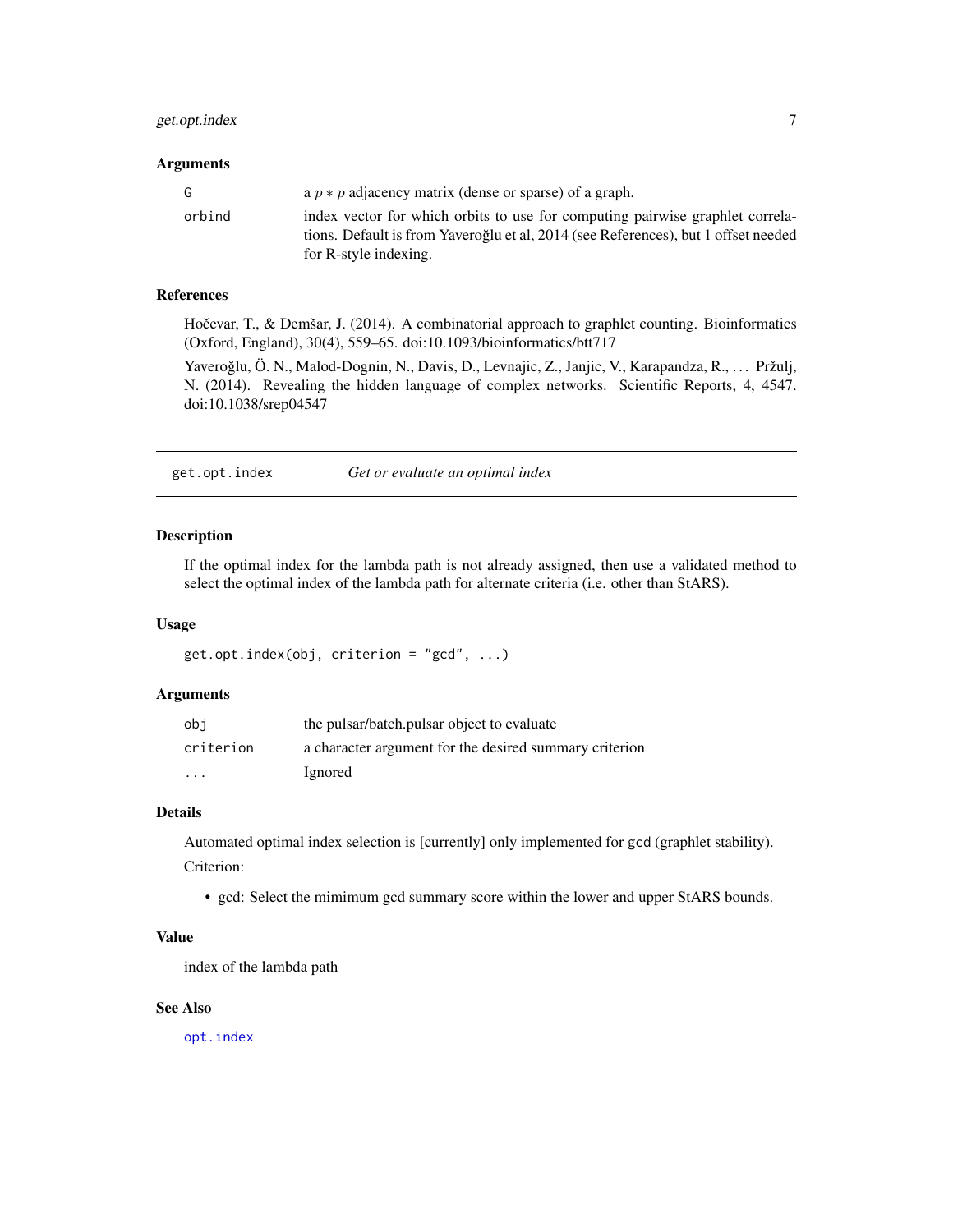<span id="page-7-0"></span>

Generic S3 method for extracting an environment from an S3 object. A getter for an explicitly stored environment from an S3 object or list... probably the environment where the original function that created the object was called from. The default method is a wrapper for x\$envir.

#### Usage

getEnvir(x) ## Default S3 method: getEnvir(x)

#### Arguments

x S3 object to extract the environment

#### See Also

getCall, environment, parent.env, eval

<span id="page-7-1"></span>

|--|--|

# Description

Generate a lambda path sequence in descending order, equally or log-spaced.

#### Usage

```
getLamPath(max, min, len, log = FALSE)
```
#### Arguments

| max | numeric, maximum lambda value                 |
|-----|-----------------------------------------------|
| min | numeric, minimum lambda value                 |
| len | numeric/int, length of lambda path            |
| log | logical, should the lambda path be log-spaced |

# Value

numeric vector of lambdas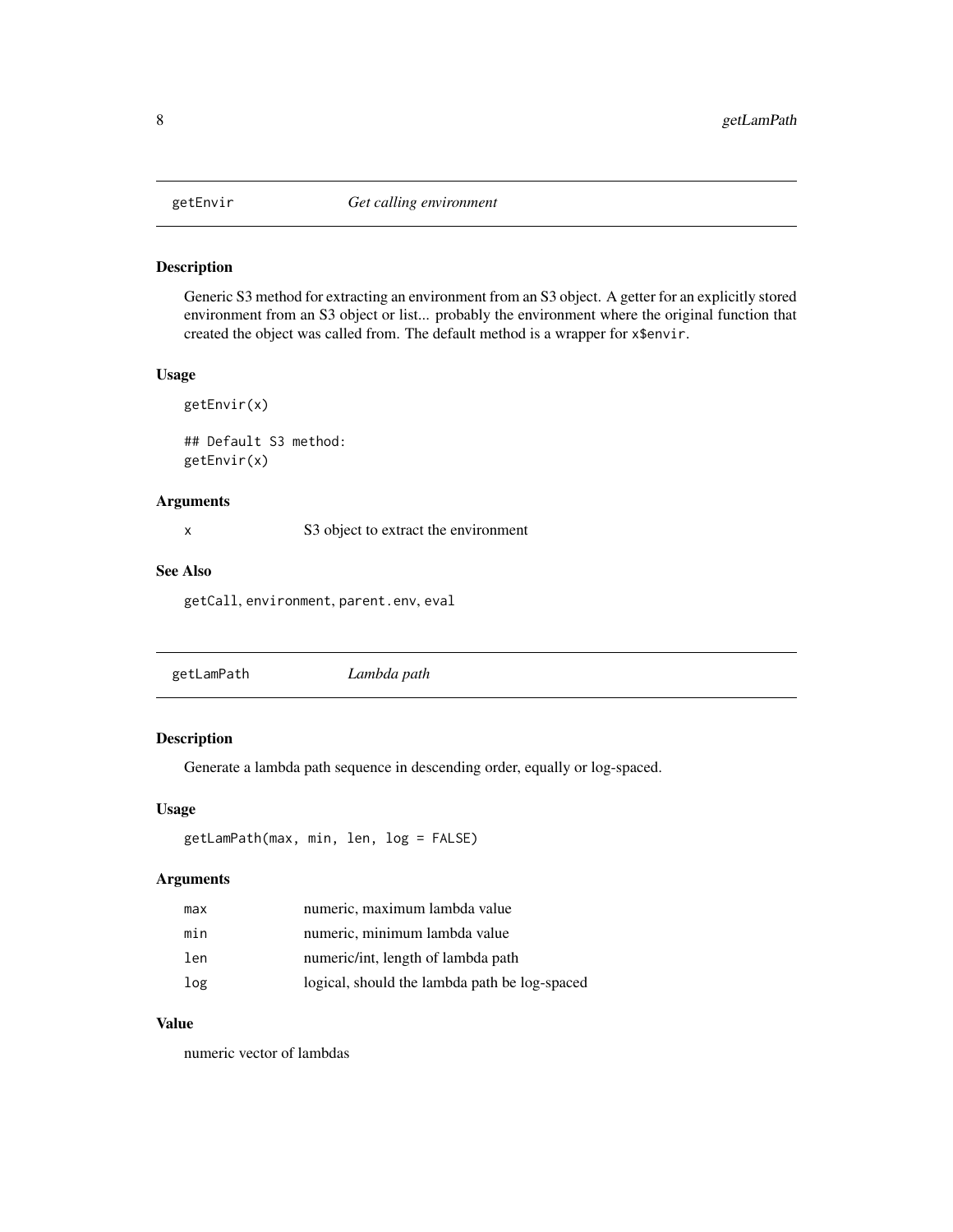# <span id="page-8-0"></span>getMaxCov 9

# See Also

[getMaxCov](#page-8-1)

# Examples

```
## Generate the data with huge:
library(huge)
set.seed(10010)
p \le -40; n \le -100dat <- huge.generator(n, p, "hub", verbose=FALSE, v=.1, u=.3)
## Theoretical lamda max is the maximum abs value of the empirical covariance matrix
maxCov <- getMaxCov(dat$data)
lams <- getLamPath(maxCov, 5e-2*maxCov, len=40)
```
<span id="page-8-1"></span>getMaxCov *Max value of cov*

# Description

Get the maximum [absolute] value of a covariance matrix.

# Usage

```
getMaxCov(x, cov = isSymmetric(x), abs = TRUE, diag = FALSE)
```
# Arguments

| $\mathsf{x}$ | A matrix/Matrix of data or covariance                                                                                                             |
|--------------|---------------------------------------------------------------------------------------------------------------------------------------------------|
| cov          | Flag if $x$ is a covariance matrix, Set False is $x$ is an $nxp$ data matrix. By default,<br>if x is symmetric, assume it is a covariance matrix. |
| abs          | Flag to get max absolute value                                                                                                                    |
| diag         | Flag to include diagonal entries in the max                                                                                                       |

#### Details

This function is useful to determine the theoretical value for lambda\_max - for Gaussian data, but may be a useful starting point in the general case as well.

#### See Also

[getLamPath](#page-7-1)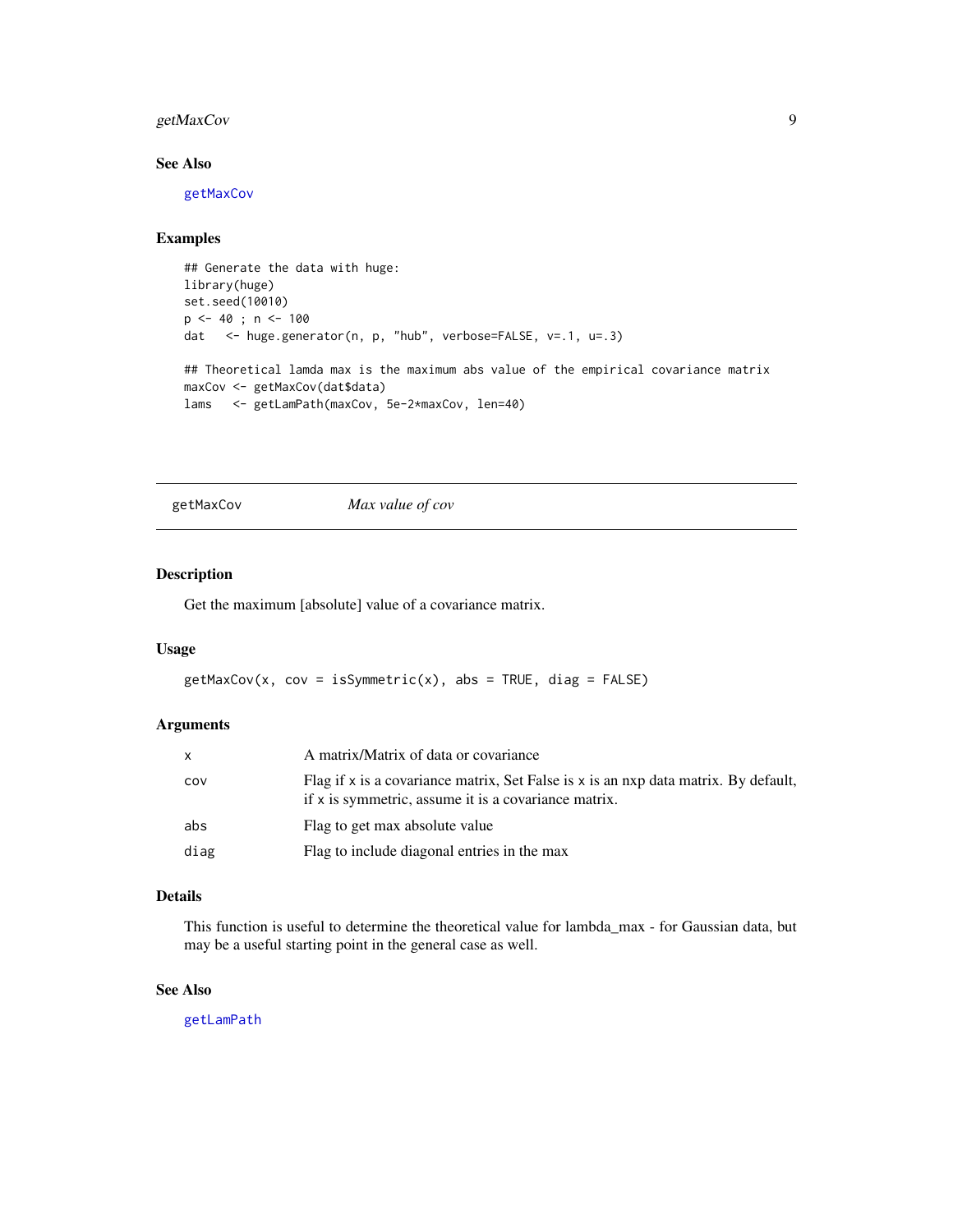Generate a string to create a random temporary directory, in a platform indepdendent manner. By default, this directory will live under the subdirectory of the per-session temporary directory given by tempdir from base R.

#### Usage

```
getTempDir(base = tempdir(), len = 6, fsep = .Platform$file.sep)
```
# Arguments

| base | the base path for the temporary directory.                    |
|------|---------------------------------------------------------------|
| len  | the number of letters to randomly generate the directory name |
| fsep | the path separator to use (platform dependent)                |

# Details

This function creates a random path intended for temporary directories. E.g. for testing pulsar's batch mode. This function is useful if you need a safe place to store (and delete) files without endangering important directories or R's per session tmp directory, given by tempdir, which may be needed for other uses.

#### Value

a character vector representing a file path for a randomly generated directory.

#### See Also

batch.pulsar

<span id="page-9-1"></span>

| graph.diss | Graph dissimilarity |  |
|------------|---------------------|--|
|------------|---------------------|--|

# Description

Dissimilarity matrix of a graph is here defined as the number of neighbors shared by any two nodes.

#### Usage

```
graph.diss(G, sim = FALSE, loops = FALSE)
```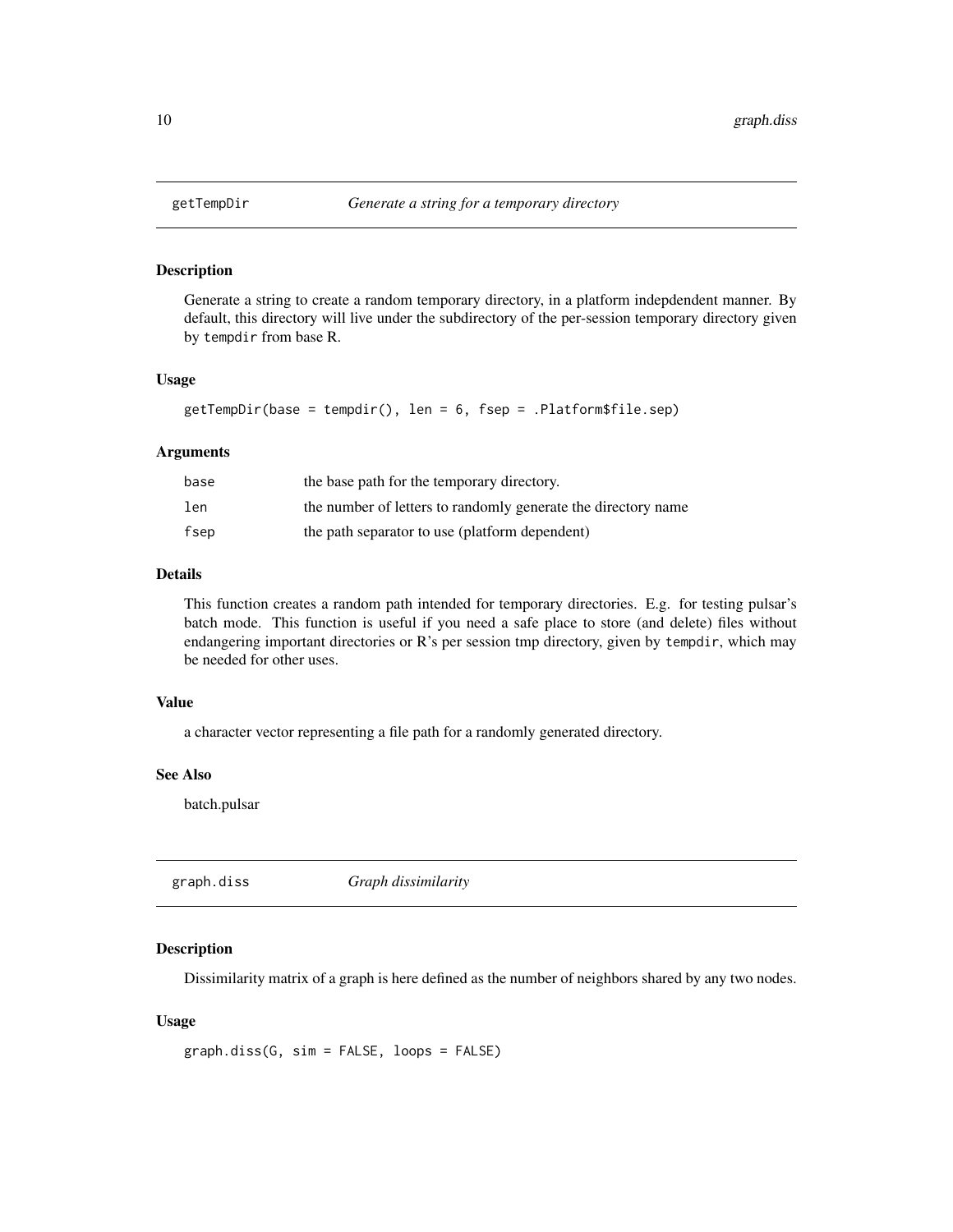#### <span id="page-10-0"></span>Arguments

|       | a $p * p$ adjacency matrix (dense or sparse) of a graph.  |
|-------|-----------------------------------------------------------|
| sim   | Flag to return Graph similarity instead (1-dissimilarity) |
| loops | Flag to consider self loops                               |

#### Value

a  $p * p$  dissimilarity matrix

### References

Bochkina, N. (2015). Selection of the Regularization Parameter in Graphical Models using a Priori Knowledge of Network Structure, arXiv: 1509.05326.

<span id="page-10-1"></span>natural.connectivity *Natural Connectivity*

# Description

Compute the natural connectivity of a graph

#### Usage

```
natural.connectivity(G, eig = NULL, norm = TRUE)
```
#### Arguments

|      | a $p * p$ adjacency matrix (dense or sparse) of a graph. Ignored if eig is given       |
|------|----------------------------------------------------------------------------------------|
| eig  | precomputed list of eigen vals/vectors (output from eigen). If NULL, compute<br>for G. |
| norm | should the natural connectivity score be normalized                                    |

# Details

The natural connectivity of a graph is a useful robustness measure of complex networks, corresponding to the average eigenvalue of the adjacency matrix.

# Value

numeric natural connectivity score

#### References

Jun, W., Barahona, M., Yue-Jin, T., & Hong-Zhong, D. (2010). Natural Connectivity of Complex Networks. Chinese Physics Letters, 27(7), 78902. doi:10.1088/0256-307X/27/7/078902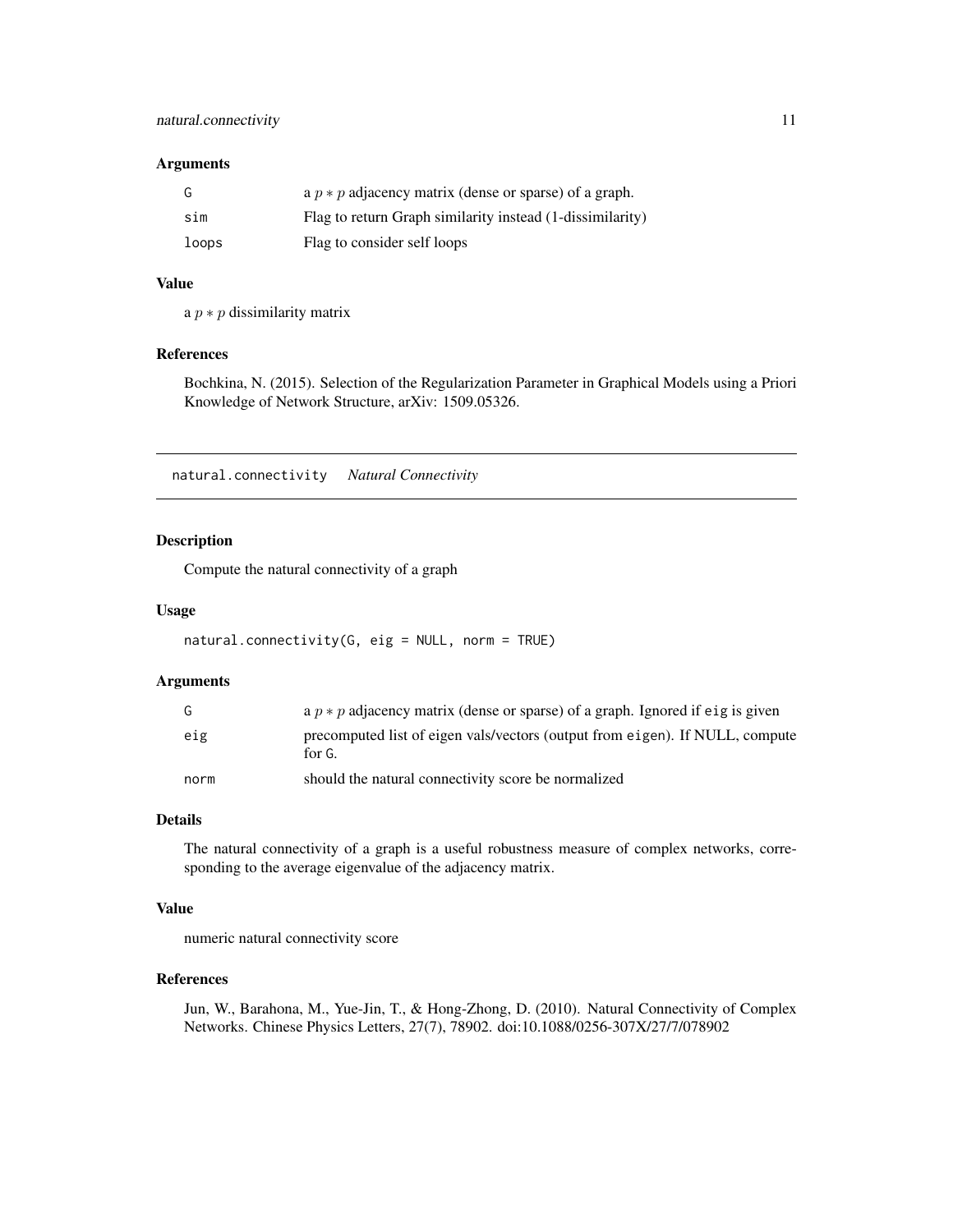<span id="page-11-1"></span><span id="page-11-0"></span>

Get or set the optimal index of the lambda path, as determined by a given criterion. value must be a numeric/int.

### Usage

opt.index(obj, criterion = "gcd")

opt.index(obj, criterion = names(value)) <- value

# Arguments

| obi       | a pulsar or batch pulsar object                                                    |
|-----------|------------------------------------------------------------------------------------|
| criterion | a summary statistic criterion for lambda selection. If value is not named, default |
|           | to gcd.                                                                            |
| value     | Integer index for optimal lambda by criterion                                      |

# See Also

[get.opt.index](#page-6-1)

| plot.pulsar | <i>Plot a pulsar S3 object</i> |
|-------------|--------------------------------|
|-------------|--------------------------------|

# Description

Plot a pulsar S3 object

# Usage

```
## S3 method for class 'pulsar'
plot(x, scale = TRUE, invlam = FALSE, loglam = FALSE,
 legends = TRUE, ...)
```

| x        | a pulsar or batch. pulsar object                            |
|----------|-------------------------------------------------------------|
| scale    | Flag to scale non-StARS criterion to max StARS value (or 1) |
| invlam   | Flag to plot 1/lambda                                       |
| loglam   | Flag to plot log[lambda]                                    |
| legends  | Flag to plot legends                                        |
| $\cdots$ | ignored                                                     |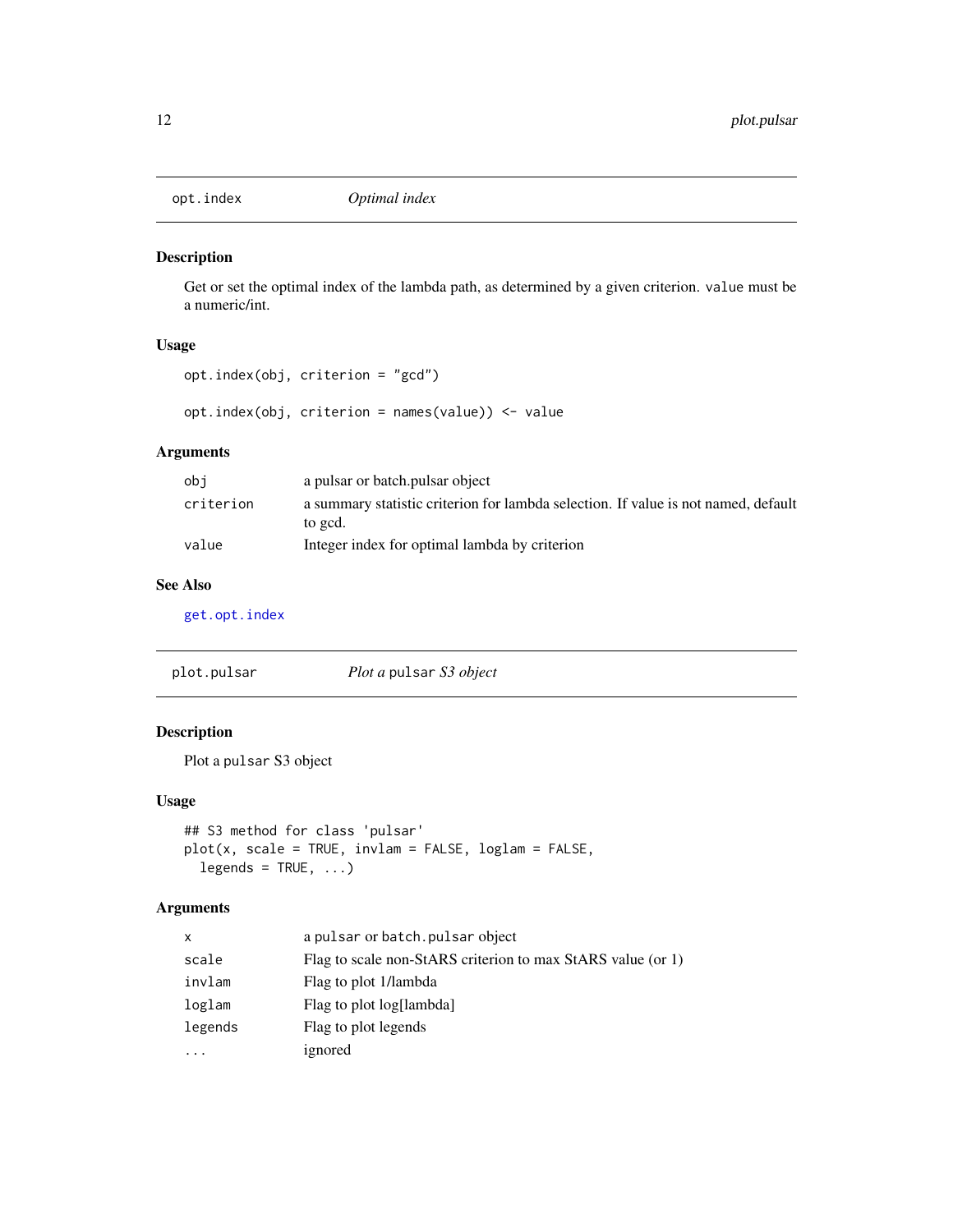# <span id="page-12-0"></span>print.pulsar 13

# Details

If both invlam and loglam are given, log[1/lambda] is plotted

print.pulsar *Print a* pulsar *and* batch.pulsar *S3 object*

# Description

Print information about the model, path length, graph dimension, criterion and optimal indices, if defined.

# Usage

```
## S3 method for class 'pulsar'
print(x, \ldots)
```
## S3 method for class 'batch.pulsar'  $print(x, \ldots)$ 

# Arguments

|          | a fitted pulsar or batch. pulsar object |
|----------|-----------------------------------------|
| $\cdots$ | ignored                                 |

print.pulsar.refit *Print a* pulsar.refit *S3 object*

# Description

Print information about the model, path length, graph dimension, criterion and optimal indices and graph sparsity.

# Usage

```
## S3 method for class 'pulsar.refit'
print(x, \ldots)
```

|                         | a pulsar.refit.output from refit |
|-------------------------|----------------------------------|
| $\cdot$ $\cdot$ $\cdot$ | ignored                          |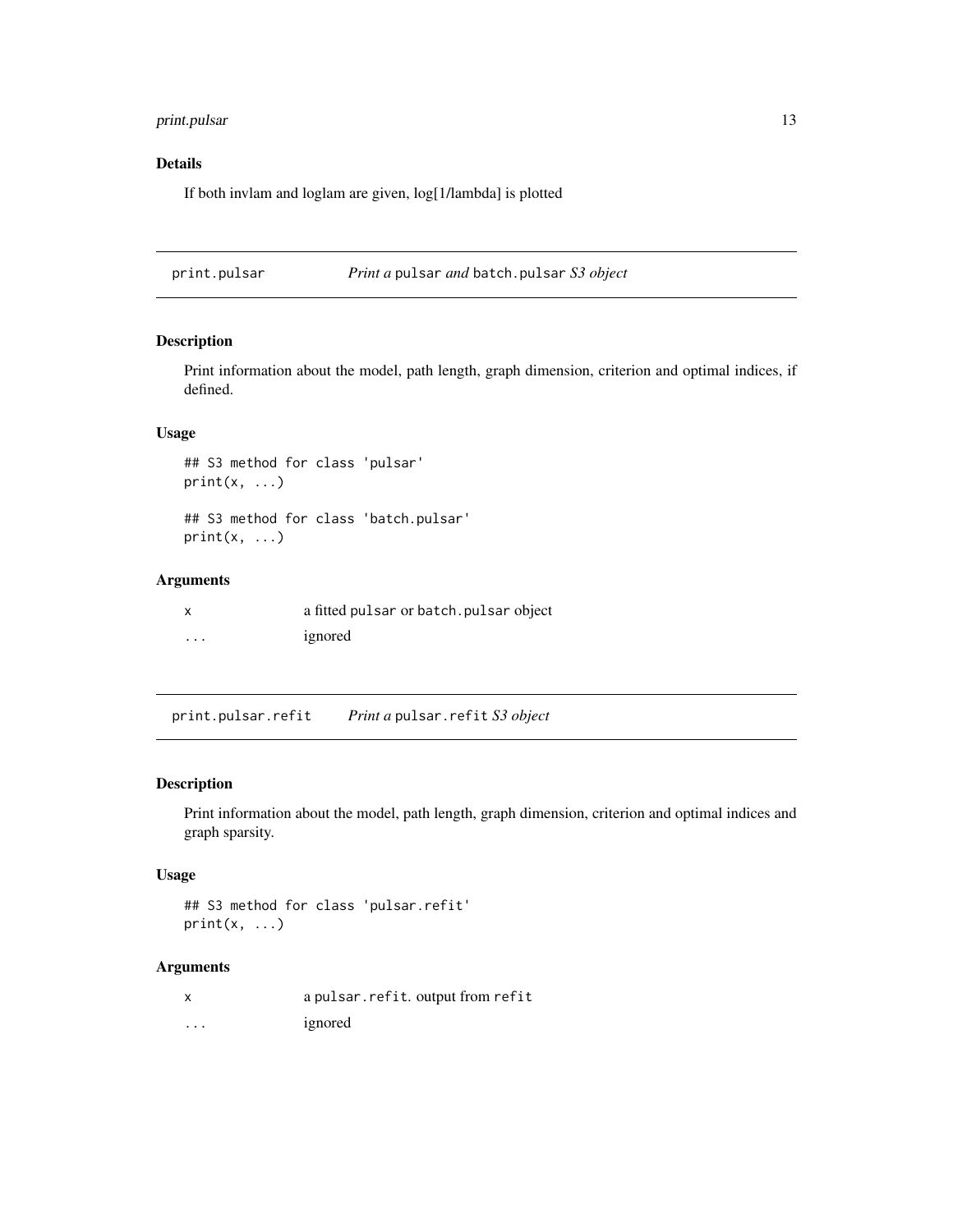<span id="page-13-1"></span><span id="page-13-0"></span>

Run pulsar using StARS' edge stability (or other criteria) to select an undirected graphical model over a lambda path.

# Usage

```
pulsar(data, fun = huge::huge, fargs = list(), criterion = c("stars"),
  thresh = 0.1, subsample.ratio = NULL, rep.num = 20, seed = NULL,
  lb.stars = FALSE, ub.stars = FALSE, ncores = 1)
```

| data            | A $n * p$ matrix of data matrix input to solve for the $p * p$ graphical model                                                                                                                                                                                                                                                                                                                                                           |
|-----------------|------------------------------------------------------------------------------------------------------------------------------------------------------------------------------------------------------------------------------------------------------------------------------------------------------------------------------------------------------------------------------------------------------------------------------------------|
| fun             | pass in a function that returns a list representing $p * p$ sparse, undirected graph-<br>ical models along the desired regularization path. The expected inputs to this<br>function are: a data matrix input and a sequence of decreasing lambdas and<br>must return a list or S3 object with a member named path. This should be a<br>list of adjacency matrices for each value of lambda. See pulsar-function for<br>more information. |
| fargs           | arguments to argument fun. Must be a named list and requires at least one<br>member lambda, a numeric vector with values for the penality parameter.                                                                                                                                                                                                                                                                                     |
| criterion       | A character vector of selection statistics. Multiple criteria can be supplied. Only<br>StARS can be used to automatically select an optimal index for the lambda path.<br>See details for additional statistics.                                                                                                                                                                                                                         |
| thresh          | threshold (referred to as scalar $\beta$ in StARS publication) for selection criterion.<br>Only implemented for StARS. thresh=0.1 is recommended.                                                                                                                                                                                                                                                                                        |
| subsample.ratio |                                                                                                                                                                                                                                                                                                                                                                                                                                          |
|                 | determine the size of the subsamples (referred to as $b(n)/n$ ). Default is 10*sqrt(n)/n<br>for $n > 144$ or 0.8 otherwise. Should be strictly less than 1.                                                                                                                                                                                                                                                                              |
| rep.num         | number of random subsamples $N$ to take for graph re-estimation. Default is<br>$N = 20$ , but more is recommended for non-StARS criteria or if using edge<br>frequencies as confidence scores.                                                                                                                                                                                                                                           |
| seed            | A numeric seed to force predictable subsampling. Default is NULL. Use for<br>testing purposes only.                                                                                                                                                                                                                                                                                                                                      |
| lb.stars        | Should the lower bound be computed after the first $N = 2$ subsamples (should<br>result in considerable speedup and only implemented if stars is selected). If this<br>option is selected, other summary metrics will only be applied to the smaller<br>lambda path.                                                                                                                                                                     |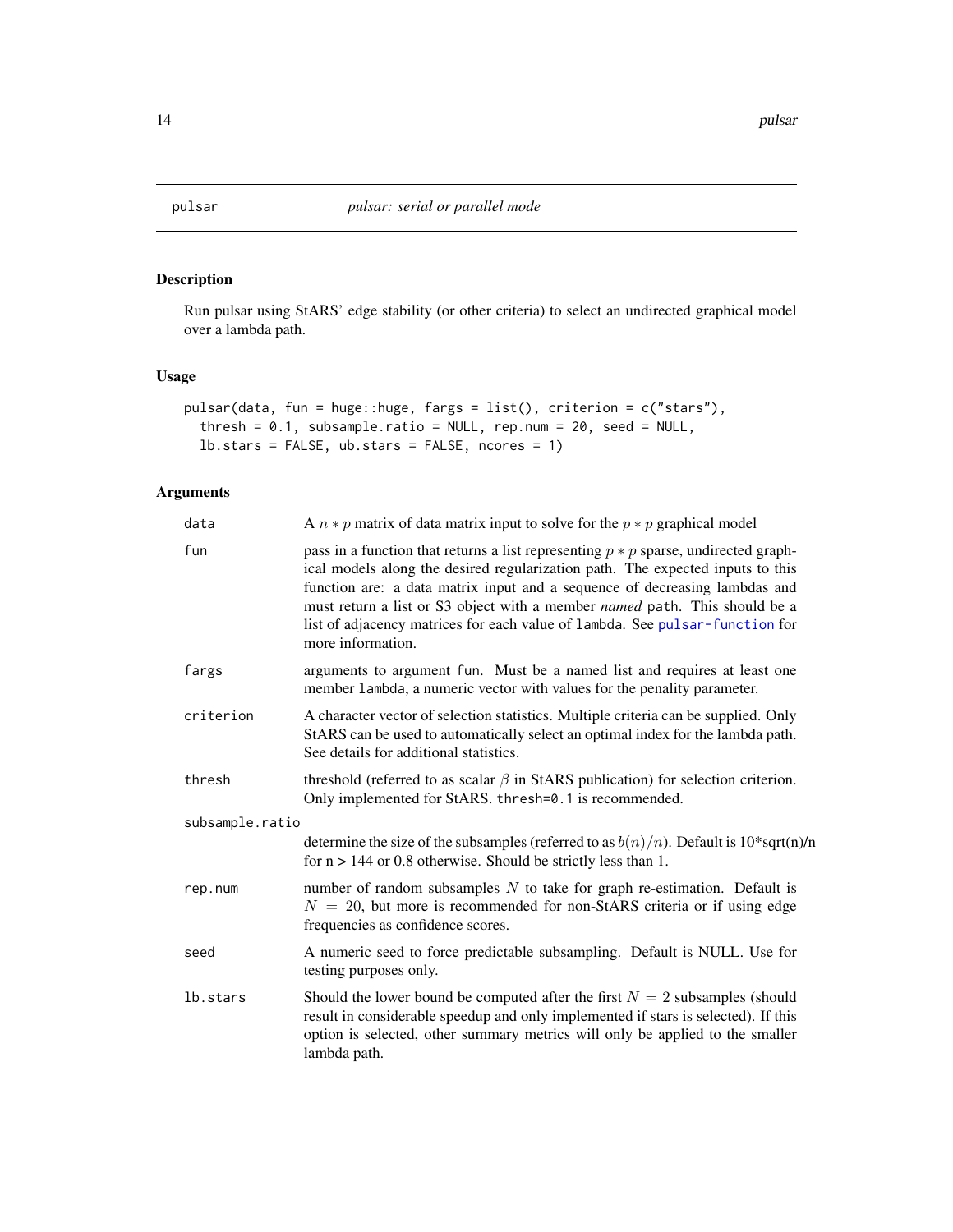#### <span id="page-14-0"></span>pulsar the contract of the contract of the contract of the contract of the contract of the contract of the contract of the contract of the contract of the contract of the contract of the contract of the contract of the con

| ub.stars | Should the upper bound be computed after the first $N = 2$ subsamples (should      |
|----------|------------------------------------------------------------------------------------|
|          | result in considerable speedup and only implemented if stars is selected). If this |
|          | option is selected, other summary metrics will only be applied to the smaller      |
|          | lambda path. This option is ignored if the lb. stars flag is FALSE.                |
| ncores   | number of cores to use for subsampling. See batch.pulsar for more paralel-         |
|          | lization options.                                                                  |

# Details

The options for criterion statistics are:

- stars (Stability approach to regularization selection)
- gcd (Graphet correlation distance, requires the orca package) see [gcvec](#page-5-2)
- diss (Node-node dissimilarity) see [graph.diss](#page-9-1)
- estrada (estrada class) see [estrada.class](#page-5-1)
- nc (natural connectivity) see [natural.connectivity](#page-10-1)
- sufficiency (Tandon & Ravikumar's sufficiency statistic)

#### Value

an S3 object of class pulsar with a named member for each stability metric run. Within each of these are:

- summary: the summary statistic over rep.num graphs at each value of lambda
- criterion: the stability criterion used
- merge: the raw statistic over the rep.num graphs, prior to summarization
- opt.ind: index (along the path) of optimal lambda selected by the criterion at the desired threshold. Will return 0 if no optimum is found or NULL if selection for the criterion is not implemented.

If stars is included as a criterion then additional arguments include

- lb.index: the lambda index of the lower bound at  $N = 2$  samples if 1b. stars flag is set to **TRUE**
- ub.index: the lambda index of the upper bound at  $N = 2$  samples if ub. stars flag is set to TRUE

call: the original function call

#### References

Müller, C. L., Bonneau, R., & Kurtz, Z. (2016). Generalized Stability Approach for Regularized Graphical Models. arXiv. http://arxiv.org/abs/1605.07072

Liu, H., Roeder, K., & Wasserman, L. (2010). Stability approach to regularization selection (stars) for high dimensional graphical models. Proceedings of the Twenty-Third Annual Conference on Neural Information Processing Systems (NIPS).

Zhao, T., Liu, H., Roeder, K., Lafferty, J., & Wasserman, L. (2012). The huge Package for Highdimensional Undirected Graph Estimation in R. The Journal of Machine Learning Research, 13, 1059–1062.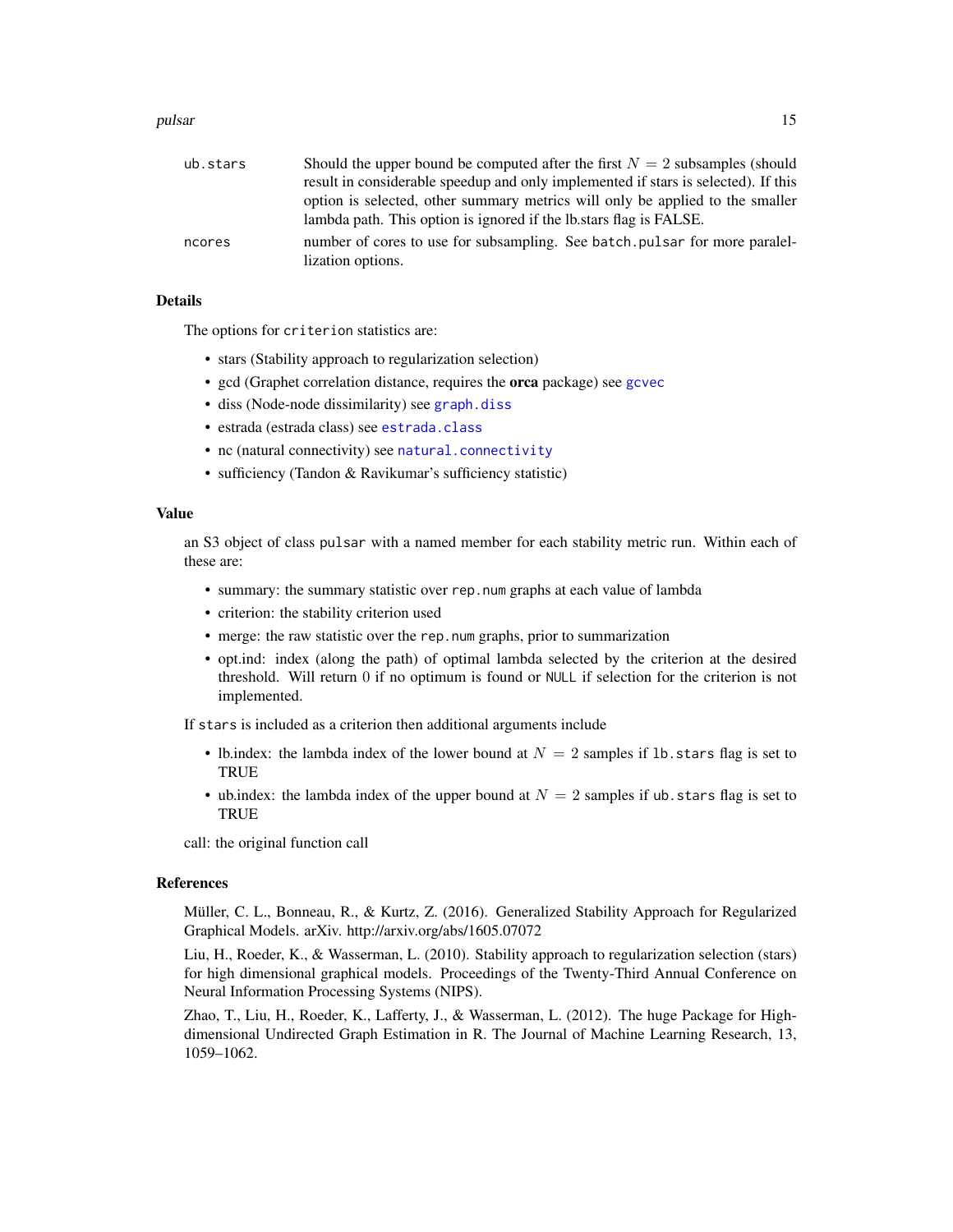# See Also

[batch.pulsar](#page-2-1)

#### Examples

```
## Not run:
## Generate the data with huge:
library(huge)
p <- 40 ; n <- 1200
dat <- huge.generator(n, p, "hub", verbose=FALSE, v=.1, u=.3)
lams <- getLamPath(getMaxCov(dat$data), .01, len=20)
## Run pulsar with huge
hugeargs <- list(lambda=lams, verbose=FALSE)
out.p <- pulsar(dat$data, fun=huge::huge, fargs=hugeargs,
                rep.num=20, criterion='stars')
## Run pulsar in bounded stars mode and include gcd metric:
out.b <- pulsar(dat$data, fun=huge::huge, fargs=hugeargs,
                rep.num=20, criterion=c('stars', 'gcd'),
                lb.stars=TRUE, ub.stars=TRUE)
plot(out.b)
## End(Not run)
```
<span id="page-15-1"></span>pulsar-function *Graphical model functions for pulsar*

# Description

Correctly specify a function for graphical model estimation that is compatible with the pulsar package.

# Details

It is easy to construct your own function for penalized model estimation that can be used with this package. The R function must have correctly specified inputs and outputs and is passed into the fun argument to [pulsar](#page-13-1) or [batch.pulsar](#page-2-1). Any function that does not follow these rules will fail to give the desired output and may trigger an error.

These packages on CRAN have functions that work out of the box, so you won't need to construct a wrapper:

| $\sim$ function $\sim$ | $\sim$ package $\sim$ |
|------------------------|-----------------------|
| huge                   | huge                  |
| sugm                   | flare                 |

Inputs:

<span id="page-15-0"></span>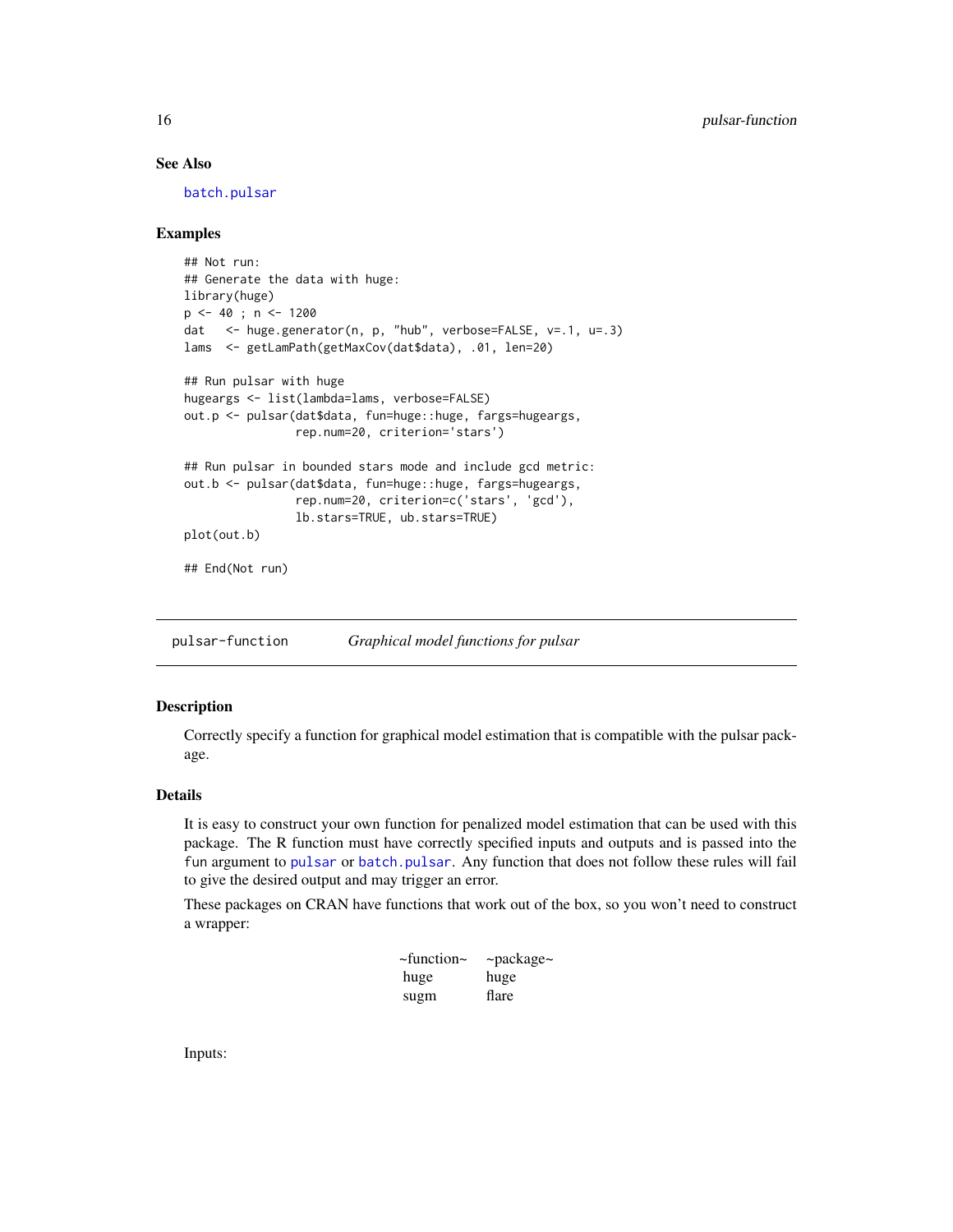#### <span id="page-16-0"></span>pulsar-function 17

The function may take arbitrary, named arguments but the first argument must be the data  $n * p$  data matrix with the n samples in rows and  $p$  features in the columns. At least one argument must be named "lambda", which is expected to be a decreasing numeric vector of penalties. The non-data arguments should be passed into [pulsar](#page-13-1) or [batch.pulsar](#page-2-1) as a named list (the names must match function arguments exactly) to the fargs argument.

Outputs:

The output from the function must be a list or another S3 object inherited from a list. At least one member must be named path. This path object itself must be a list of  $p * p$  adjacency matrices, one for each value of lambda. Each cell in the adjacency matrix contains a 1 or TRUE if there is an edge between two nodes or 0/FALSE otherwise. It is highly recommended (though not enforced by **pulsar**) that each adjacency matrix be a column-oriented, compressed, sparse matrix from the Matrix package. For example, dgCMatrix/dsCMatrix (general/symmetric numeric Matrix) or the 1-bit lgCMatrix/lsCMatrix classes. The function may return other named outputs, but these will be ignored.

#### References

Müller, C. L., Bonneau, R. A., & Kurtz, Z. D. (2016). Generalized Stability Approach for Regularized Graphical Models. arXiv: http://arxiv.org/abs/1605.07072.

#### See Also

[pulsar](#page-13-1), [batch.pulsar](#page-2-1), huge, Matrix

#### Examples

```
## Generate a hub example
dat <- huge::huge.generator(100, 40, 'hub', verbose=FALSE)
## Simple correlation thresholding
corrthresh <- function(data, lambda) {
 S \leftarrow cor(data)path <- lapply(lambda, function(lam) {
    tmp \leq abs(S) > lamdiag(tmp) <- FALSE
   as(tmp, 'lsCMatrix')
 })
 list(path=path)
}
## Inspect output
lam <- getLamPath(getMaxCov(dat$sigmahat), 1e-4, 10)
out.cor <- pulsar(dat$data, corrthresh, fargs=list(lambda=lam))
out.cor
## Not run:
## Additional examples
## quic
library(QUIC)
quicr <- function(data, lambda, ...) {
   S \leftarrow cov(data)
```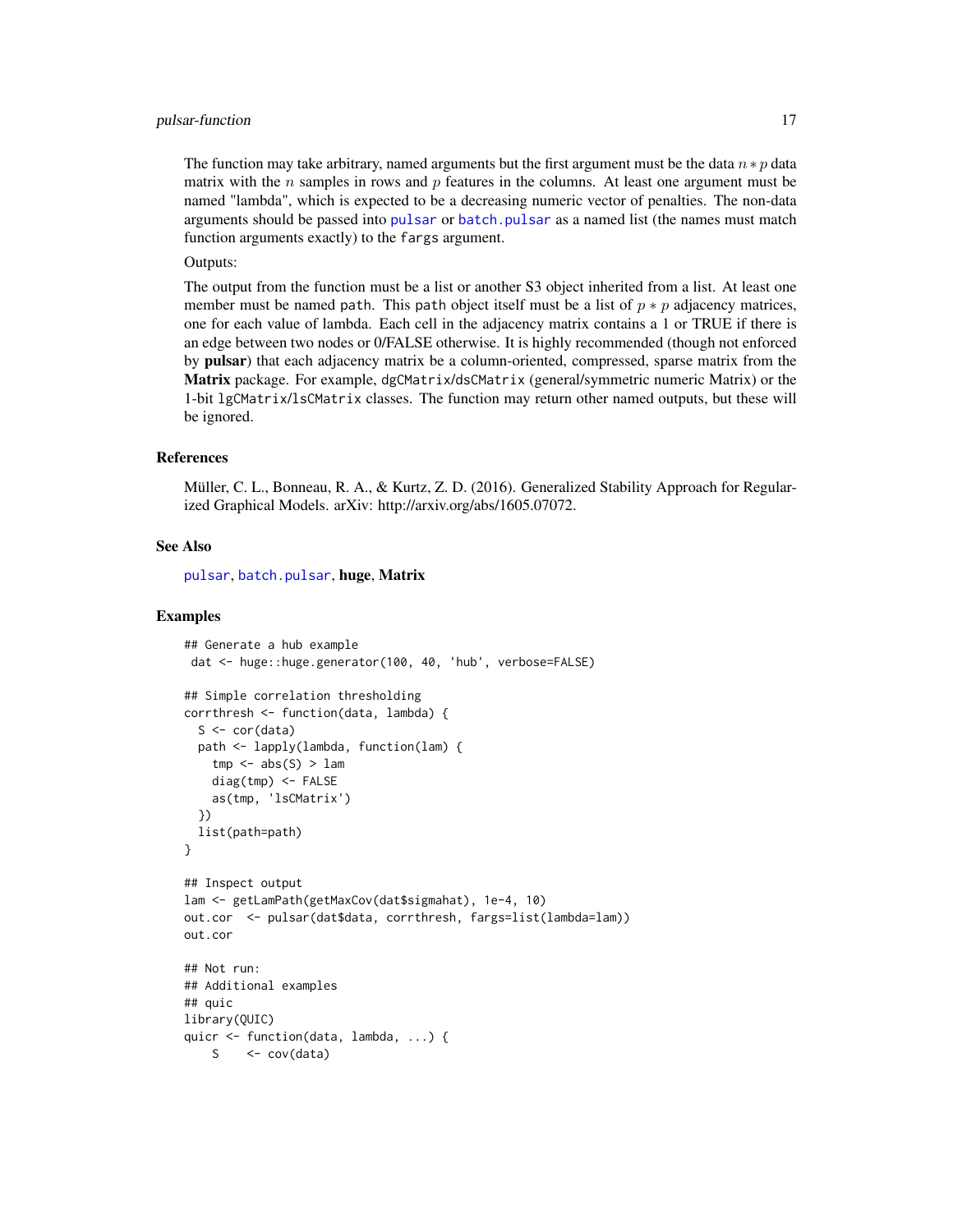```
est \leq QUIC(S, rho=1, path=lambda, msg=0, tol=1e-2, ...)
    est$path <- lapply(seq(length(lambda)), function(i) {
                   ## convert precision array to adj list
                   tmp \leftarrow est$X[, i]; diag(tmp) < -0as(tmp!=0, "lgCMatrix")
    })
    est
}
## clime
library(clime)
climer <- function(data, lambda, tol=1e-5, ...) {
     est <- clime(data, lambda, ...)
     est$path <- lapply(est$Omegalist, function(x) {
                     diag(x) <- 0
                     as(abs(x) > tol, "dsCMatrix")
                 })
     est
}
## inverse cov shrinkage Schafer and Strimmer, 2005
library(corpcor)
icovshrink <- function(data, lambda, tol=1e-3, ...) {
     path <- lapply(lambda, function(lam) {
                     tmp <- invcov.shrink(data, lam, verbose=FALSE)
                     diag(tmp) <-0as(abs(tmp) > tol, "lsCMatrix")
                 })
     list(path=path)
}
## Penalized linear model, only
library(glmnet)
lasso <- function(data, lambda, respind=1, family="gaussian", ...) {
         n <- length(lambda)
         tmp <- glmnet(data[,-respind], data[,respind],
                                   family=family, lambda=lambda, ...)
         path <-lapply(1:n, function(i) as(tmp$beta[,i,drop=FALSE], "lgCMatrix"))
         list(path=path)
}
## alternative stability selection (DIFFERENT from hdi package)
out <- pulsar(dat$data, lasso, fargs=list(lambda=lam))
mergmat <- do.call('cbind', tmp$stars$merge)
image(mergmat)
## End(Not run)
```
<span id="page-17-1"></span>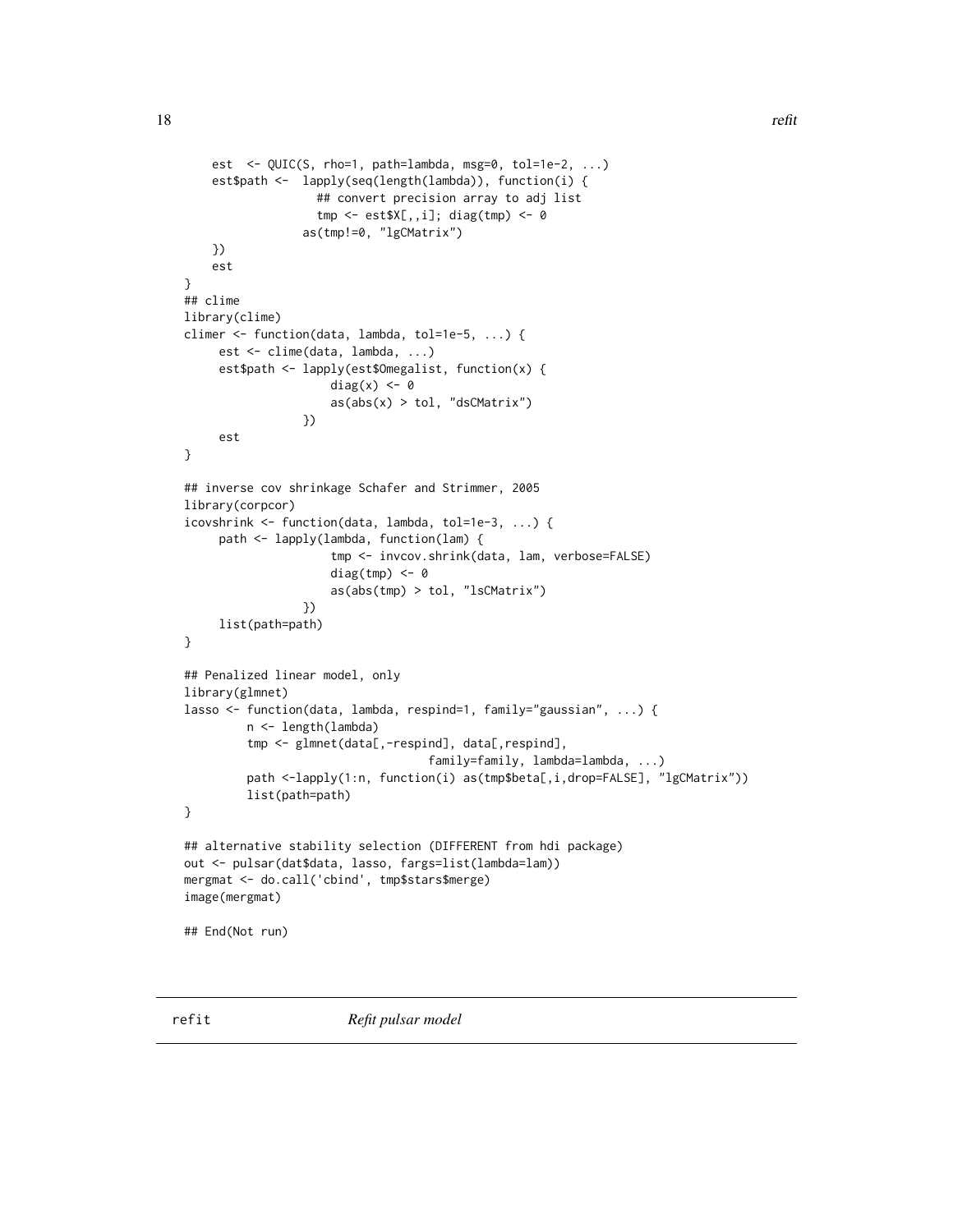refit that the contract of the contract of the contract of the contract of the contract of the contract of the contract of the contract of the contract of the contract of the contract of the contract of the contract of the

#### Description

Run the supplied graphical model function on the whole dataset and refit with the selected lambda(s)

#### Usage

refit(obj, criterion)

# Arguments

| obi       | a fitted pulsar or batch. pulsar object                                                                                                                                |
|-----------|------------------------------------------------------------------------------------------------------------------------------------------------------------------------|
| criterion | a character vector of criteria for refitting on full data. An optimal index must be<br>defined for each criterion or a message will displayed. If missing (no argument |
|           | is supplied), try to refit for all pre-specified criteria.                                                                                                             |

# Details

The refit call is evaluated in the environment specified by the pulsar or batch.pulsar object, so if any variables were used for arguments to the original call, unless they are purposefully updated, should not be altered. For example, if the variable for the original data is reassigned, the output of refit will not be on the original dataset.

#### Value

a pulsar.refit S3 object with members:

- est: the raw output from the graphical model function, fun, applied to the full dataset.
- refit: a named list of adjacency matrices, for each optimal criterion in obj or specified in the criterion argument.
- fun: the original function used to estimate the graphical model along the lambda path.

# Examples

```
## Generate the data with huge:
## Not run:
library(huge)
set.seed(10010)
p \le -40; n \le -1200dat <- huge.generator(n, p, "hub", verbose=FALSE, v=.1, u=.3)
lams <- getLamPath(getMaxCov(dat$data), .01, len=20)
## Run pulsar with huge
hugeargs <- list(lambda=lams, verbose=FALSE)
out.p <- pulsar(dat$data, fun=huge::huge, fargs=hugeargs,
               rep.num=20, criterion='stars')
fit <- refit(out.p)
## End(Not run)
```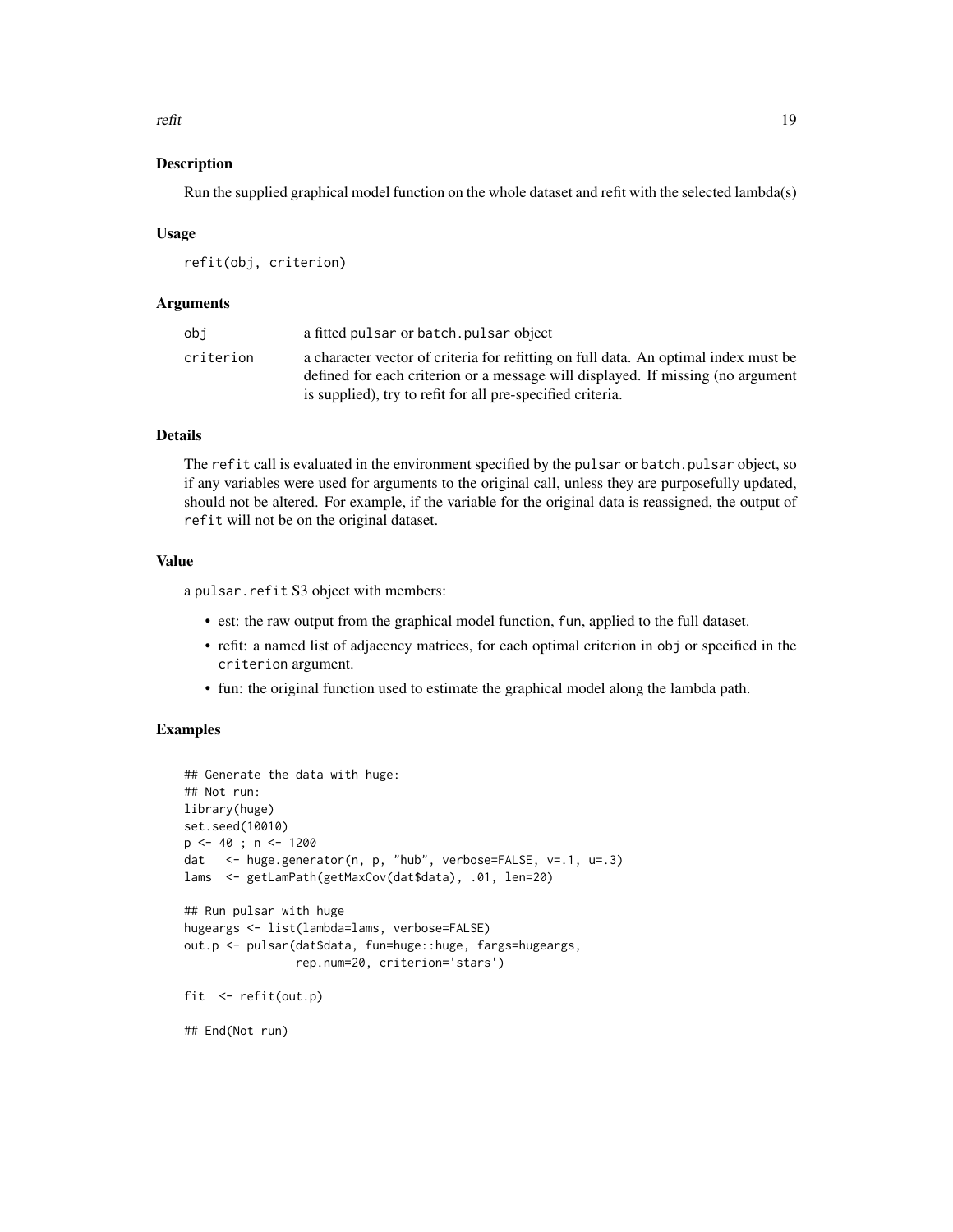<span id="page-19-0"></span>

Update a pulsar model with new or altered arguments. It does this by extracting the call stored in the object, updating the call and (by default) evaluating it in the environment of the original pulsar call.

#### Usage

```
## S3 method for class 'pulsar'
update(object, ..., evaluate = TRUE)
```
#### Arguments

| object    | a n existing pulsar or batch pulsar object                                                  |
|-----------|---------------------------------------------------------------------------------------------|
| $\ddotsc$ | arguments to pulsar to update                                                               |
| evaluate  | Flag to evaluate the function. If FALSE, the updated call is returned without<br>evaluation |

#### Details

The update call is evaluated in the environment specified by the pulsar or batch.pulsar object, so if any variables were used for arguments to the original call, unless they are purposefully updated, should not be altered. For example, if the variable for the original data is reassigned, the output of update will not be on the original dataset.

# Value

If evaluate = TRUE, the fitted object - the same output as pulsar or batch.pulsar. Otherwise, the updated call.

#### See Also

eval, [update](#page-0-0), [pulsar](#page-13-1), [batch.pulsar](#page-2-1)

#### Examples

```
## Not run: p <- 40 ; n <- 1200
dat <- huge.generator(n, p, "hub", verbose=FALSE, v=.1, u=.3)
lams <- getLamPath(getMaxCov(dat$data), .01, len=20)
## Run pulsar with huge
hugeargs <- list(lambda=lams, verbose=FALSE)
out.p <- pulsar(dat$data, fun=huge::huge, fargs=hugeargs,
               rep.num=20, criterion='stars')
```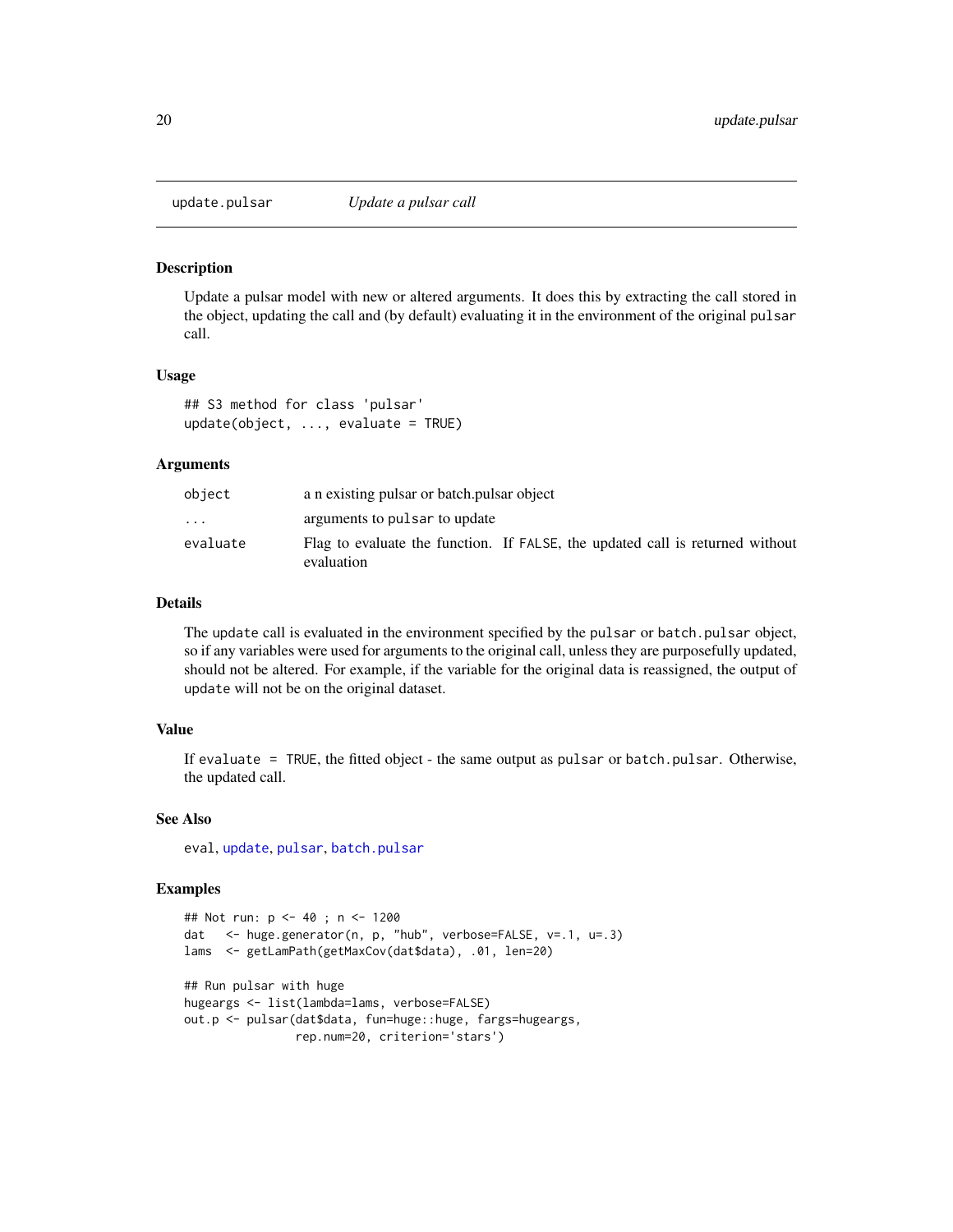# update.pulsar 21

## update call, adding bounds out.b <- update(out.p, lb.stars=TRUE, ub.stars=TRUE) ## End(Not run)